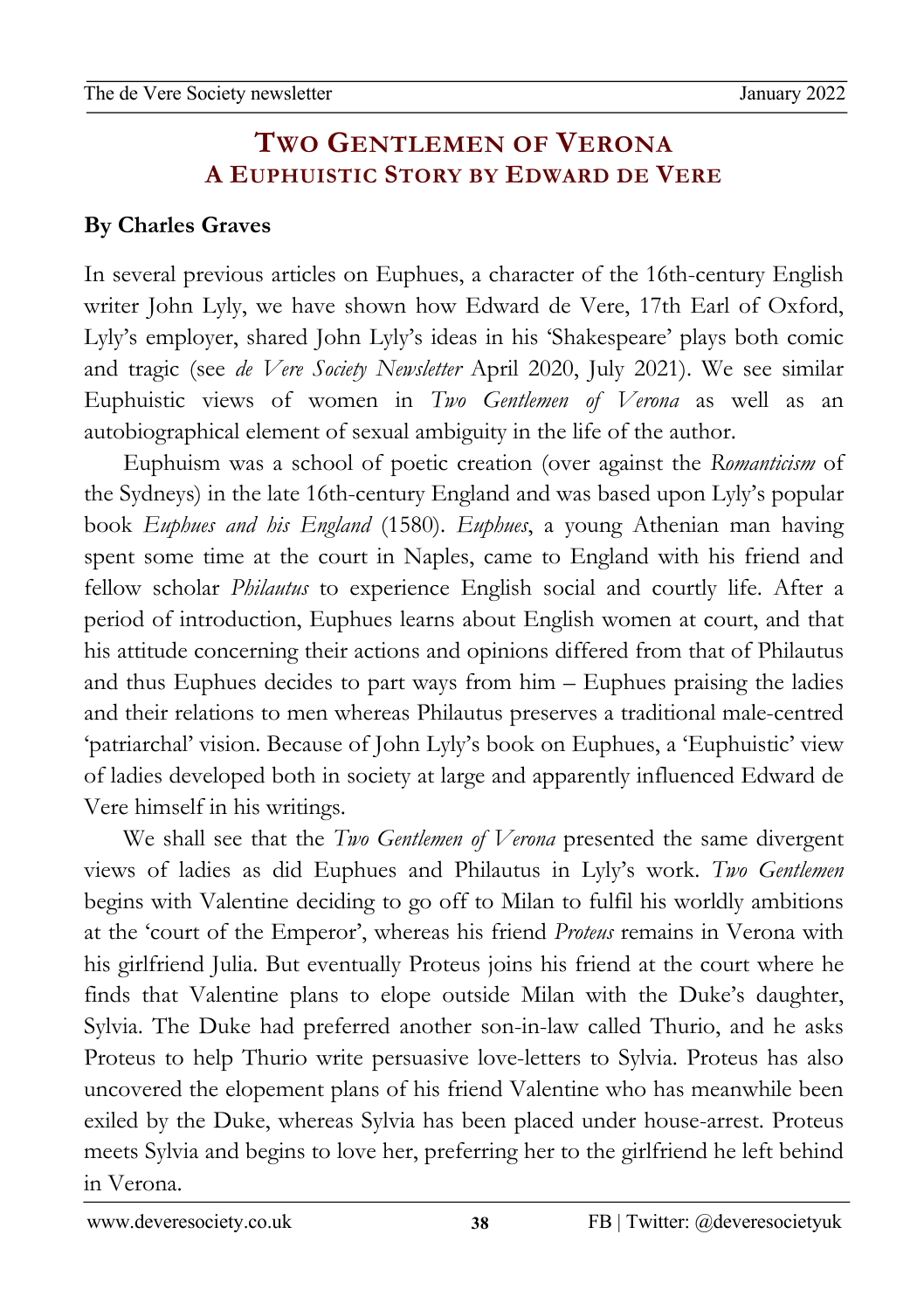02Apro 0 At this stage of the comedy, we see that Valentine has remained faithful in newslet the second second second second second second second second second second second second second second second second second second second second second second second second second second second second second second his love for Sylvia, even having been exiled for it, whereas Proteus has not only taken part in the Duke's plans to have Thurio marry her but has also helped the Duke prevent the elopement of the couple (which includes Proteus' good friend Valentine). Moreover, Proteus is telling us about his new passion for Sylvia, replacing Julia. These various types of attitudes towards, and commitments to, lady friends is quite striking and we wonder how the author will resolve the pending issues.

The solution is provided by Julia who decides to be dressed as a 'page-boy*'*, to go to the court, and to watch over her friend Proteus – whose interest in Sylvia has been told to her. Arriving in Milan, she gains employment with Proteus – who doesn't recognize her in disguise. She also comes to know Sylvia (still under house-arrest) and they share information about 'Julia' whom the 'page-boy' supposedly served in Verona.

But Sir Eglamour, a friend, helps Sylvia to escape from her home and she finds herself in a forest – where she is captured by outlaws and taken to see their new chief. The chief is Valentine who had met these outlaws when he was exiled. But Proteus and his page-boy (Julia), as well as Thurio, have been sent by the Duke to retrieve Sylvia – and they meet her, as well as Valentine. Sylvia still wants to be Valentine's wife and Valentine will fight against Thurio's efforts to marry her. Finally, Thurio decides it is not worth all the effort to obtain her hand, and desists. Also, it is revealed that the page-boy is Julia and Valentine obliges Proteus to shake hands with her – thus ending Proteus' romantic disassociation from her.1 The Duke then releases Valentine from his ban and accepts Valentine as future son-in-law. At that moment Valentine asks the Duke his opinion about the page-boy and it appears that the Duke is not yet aware of the disguise. *'*As we go along', Valentine tells everyone, 'we shall see how this affair ends with two happy marriages in the same house' and this implies that the second marriage will be Proteus marrying Julia.

Now we shall discuss a 'euphuistic' interpretation of this play and the possibility that it is an autobiographical play regarding Edward de Vere. But before this, let us see why the characters were given such names as they held. *Julia,* according to the *Smaller Classical Dictionary* (editor E. H. Blakeney 1919), was the name of at least seven wives, mothers or daughters of Roman emperors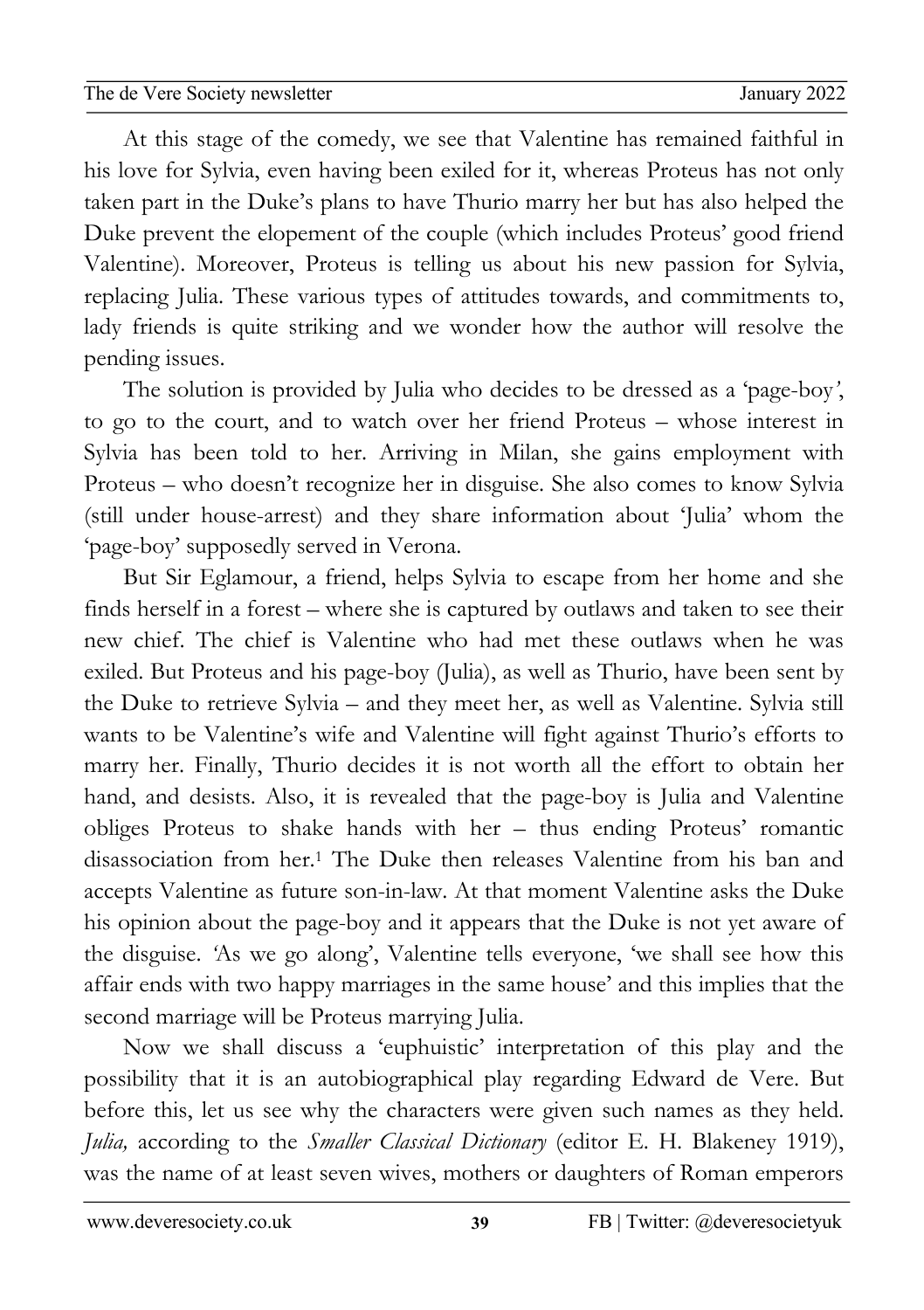02Apro and the *Gens Julia* was one of the most ancient patrician families in Rome (e.g. newslet the second second second second second second second second second second second second second second second second second second second second second second second second second second second second second second the family of Julius Caesar). *Valentine* was obviously taken from the name of several Roman emperors in the 4th-5th centuries called Valentinianus, or was the name of a Christian saint who became a symbol of earthly love. *Proteus* was an 'old man of the sea' and a vassal of Poseidon, whose flocks he attended. At midday, Proteus would arise from the sea and anyone who wished to know the future was obliged to catch his attention. Proteus then would assume every possible shape or venue in order to avoid prophesying, but finally he would tell the truth if he could not escape someone's persistent hold. In using Proteus as a major character, it was obviously the author's purpose to reveal from Proteus what he really thinks about women's love and love for women and thus, perhaps, to reveal some euphuistic ideals.

What, actually, did Proteus thus reveal? Perhaps it was that you should never force a woman to love you when she doesn't; that the woman who loves you and pursues it, is worthwhile agreeing to; and that you can have the love of a woman and also keep your male friend. All of these ideas seem to have been promoted in this play.

*The Harper's Dictionary of Classical Literature and Antiquities* (editor Henry Thurston Peck) 1897, p.1322, provides some further information about Proteus. After her abduction, supposedly it was Proteus who took Helen away from her abductor Paris, gave a 'phantom Helen' to Paris and returned the real Helen to her husband Menelaus (after Menelaus' return from Troy). Is this represented in *The Two Gentlemen*? Obviously, Helen in the story could be Sylvia who is eventually returned to Valentine her beloved by the actions of Proteus together with Julia. Proteus did not have this in mind when he chased the fleeing Sylvia (who hoped to join Valentine in exile), but that was the final result of what Proteus and Julia (as page-boy) did. But we see that it was also Julia who saved both Valentine and Sylvia by 'counselling' the vacillating Proteus – in fact by chasing him in love as his servant. Moreover, it was the determined actions of the two women in chasing after their beloved that solved the problems involved in these two love-affairs. The men's actions, on the other hand, came to naught: Valentine's plans for a secret elopement; the Duke's plan for Thurio (and not Valentine) to marry Sylvia; Proteus' desire for this same Sylvia instead of loving Julia. These gave way to more rational solutions represented by the two ladies'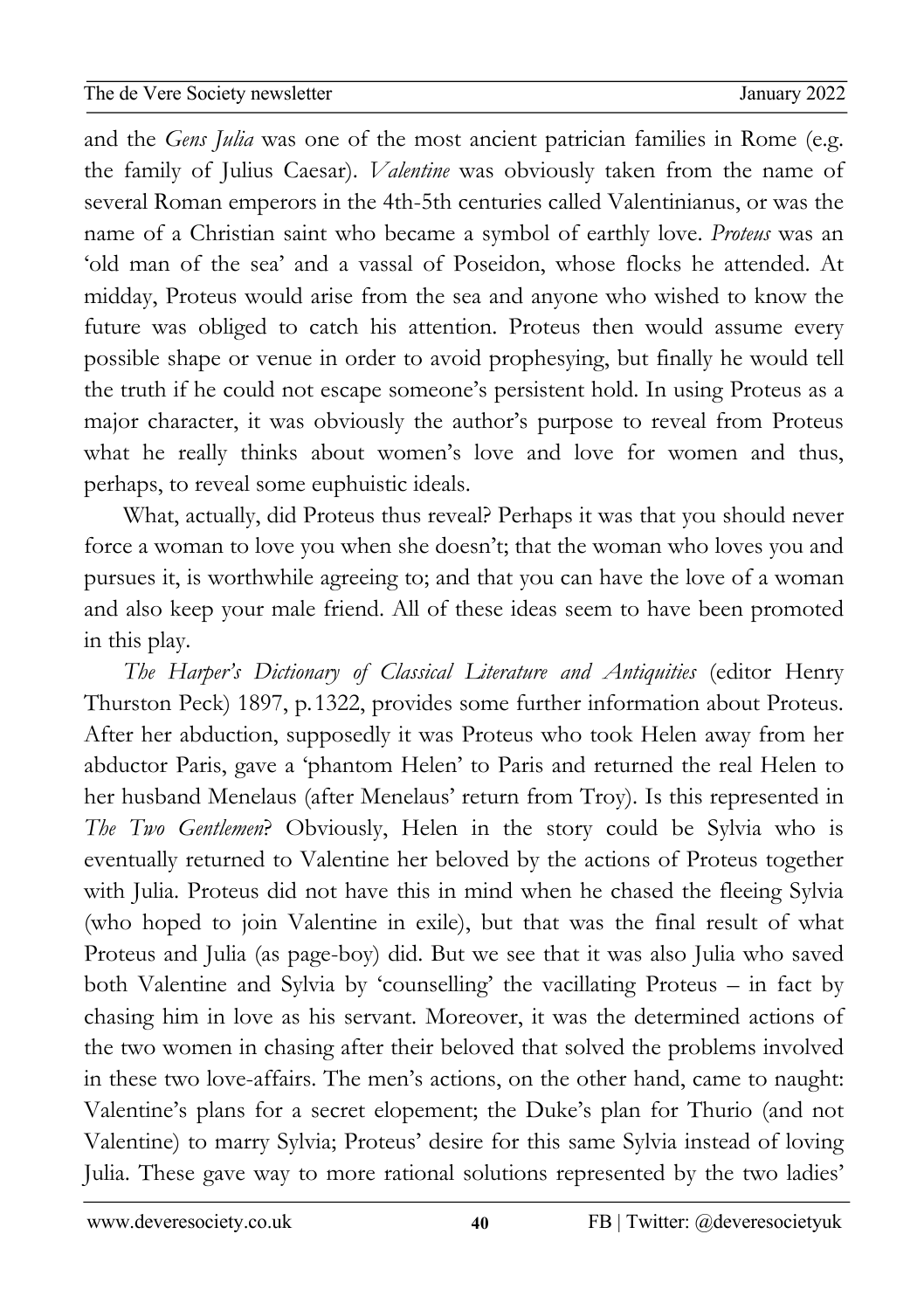02Apro 0 persistent love. But in the prelude to this there was a certain 'learning experience' newslet the second second second second second second second second second second second second second second second second second second second second second second second second second second second second second second of Proteus and perhaps that was why he was named after the classical Proteus who sometimes arises from the sea and gives counsel to humans.

There was another, perhaps less obvious, euphuistic implication at the end of this play: Valentine asks the Duke what he thinks of the page-boy (Julia in disguise) and the Duke says (probably not knowing yet that 'he' – the page-boy – was a disguise) replies that the boy had 'grace in him' and 'had blushed', after which Valentine says he will later explain everything about this affair. These few words about the page-boy may be an added autobiographical element indicating that the author's view of love also includes love for a graceful boy (i.e. that which is many times expressed in the *Sonnets* as the author's love for a young male).

Can *Two Gentlemen from Verona* thus be considered autobiographical? In such a case, one might begin to believe that the 'Duke' represents important persons at Court such as William Cecil, the Queen's treasurer. The Duke's daughter, i.e. Anne Cecil in the case of Edward de Vere, is the object of heterosexual love as was Sylvia for Valentine. But there was another suitor for the Duke's daughter, i.e. Thurio. According to the 'Duke' this one would have been better for his daughter than that 'squanderer of his family fortune' Edward de Vere (Cecil's known opinion of his son-in-law). Also, besides this obvious parallel of Edward to Valentine (i.e. lover of Anne Cecil) there was another Edward de Vere – the lover of the page-boy Julia which symbolized what we find in the *Sonnets* as Edward's love for the young Henry Wriothesley, 3rd Earl of Southampton. We recall that Henry was a tenant at William Cecil's house on the Strand some years later than Edward de Vere – Edward being also in an 'orphan status' yet being much older than Henry.

In the play, Proteus (representing Edward's heterosexuality) is repulsed by Sylvia, which may represent an incident during Edward's trip to Italy in early 1570s when a rumour was circulating that the real father of Edward's first daughter with Anne Cecil was not Edward but another man. When Proteus 'shakes hands' with the real Julia (still dressed as a page-boy) this illustrates Edward de Vere as loving a young lad (i.e. Henry Wriothesley in real life) thus representing his homosexuality. But the Duke (William Cecil) does not yet see this aspect of Proteus (Edward de Vere). Still thinking that the page-boy is male,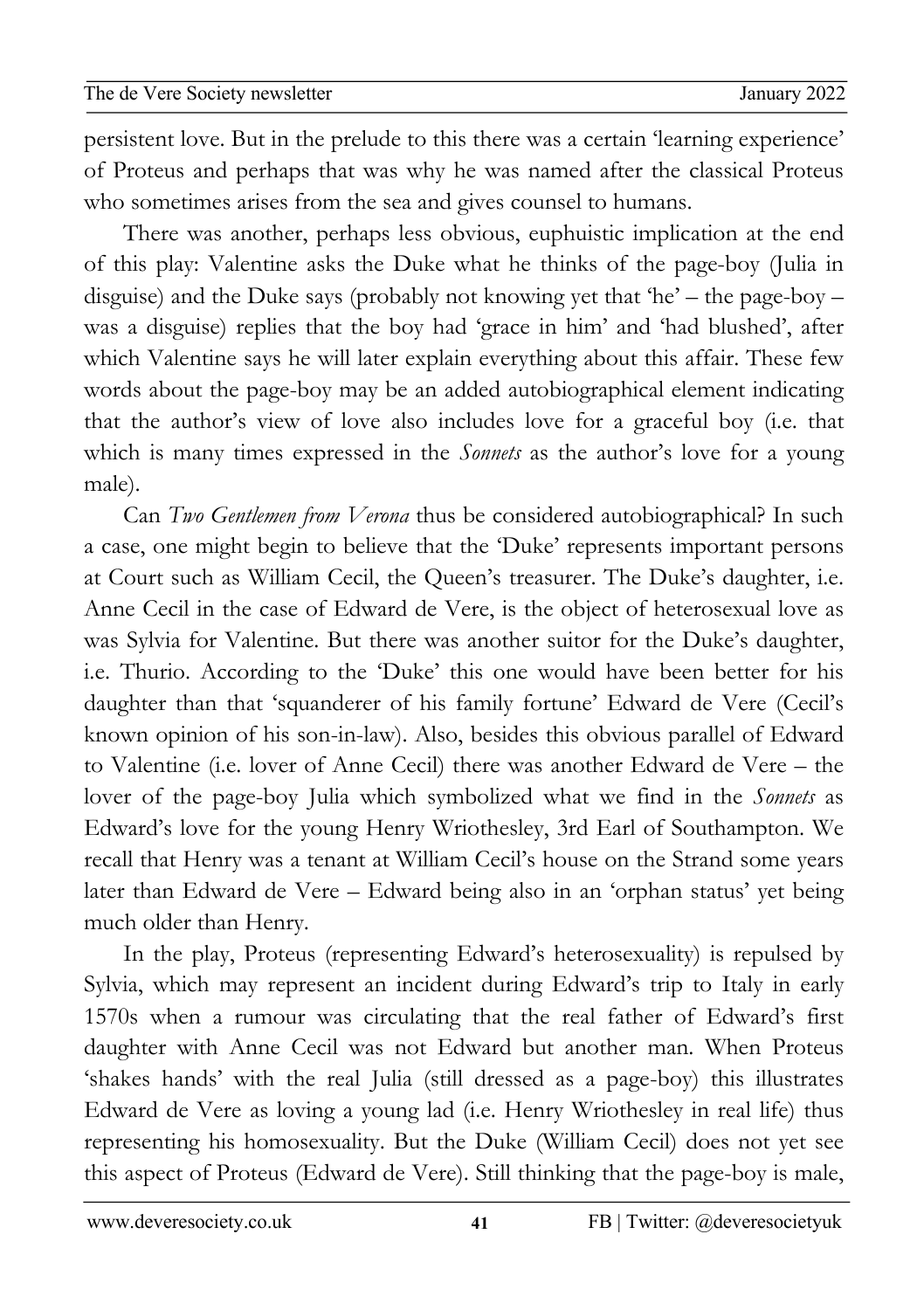02Apro the Duke will be told eventually by Valentine that the page-boy is really a girl newslet the second second second second second second second second second second second second second second second second second second second second second second second second second second second second second second (Proteus' girlfriend) and then he will agree to the two marriages.

Another aspect implying that *Two Gentlemen* could be autobiographical, is the role played by Sir Eglamour*.*<sup>2</sup> His role is to help Sylvia escape house arrest and to re-join Valentine her beloved – this is a promotion of normal heterosexuality. But also, it may symbolize Edward's heterosexual affair with Anne Vavasour, the supposed 'dark lady' of the *Sonnets*. Because of this escape of Sylvia with Sir Eglamour, Proteus is sent out to fetch her (i.e. to promote his heterosexual tendency – his love for Sylvia) but this action ends up in his recognition of the page-boy as his real love. Thus Proteus (Edward de Vere) has these two 'loves' to deal with, and we ask how he is going to solve this. This also was displayed in the *Sonnets* where the author's passionate love for the 'dark lady' is seen in existential opposition to his love for a young man (Henry).

The name of Sir Eglamour may very well refer to the old English word 'glamour' or 'an attraction by outward appearance' (cf. *Oxford Dictionary*). 'Glamour*'* is apparently an alteration of 'grammar: occult practices associated with learning in medieval times'. Some of the *Sonnets* support the idea that the author inflicted upon himself certain practices to heal an (undescribed) disease and possibly such cures were to heal the homosexual aspects of an apparent bisexuality. What was happening in Edward de Vere's real life may have ended up being penned in the play as the experience of Proteus in the woods searching for Sylvia (object of his heterosexual desire) which was, in the end, thwarted by Sylvia's continued love for Valentine. It was also changed when Proteus 'shook hands' with the page-boy Julia. The latter would be an acceptance by Edward of his bi-sexual tendencies. An implied message here would be to 'let sexuality be itself' and not try to replace it by abnormal introduction of heterosexuality through some magical powers of 'glamour'.

Thus, we have seen that *Two Gentlemen* can be considered 'euphuistic' in the spirit of John Lyly, as well as autobiographical – referring to various aspects within the bi-sexuality of Edward de Vere.